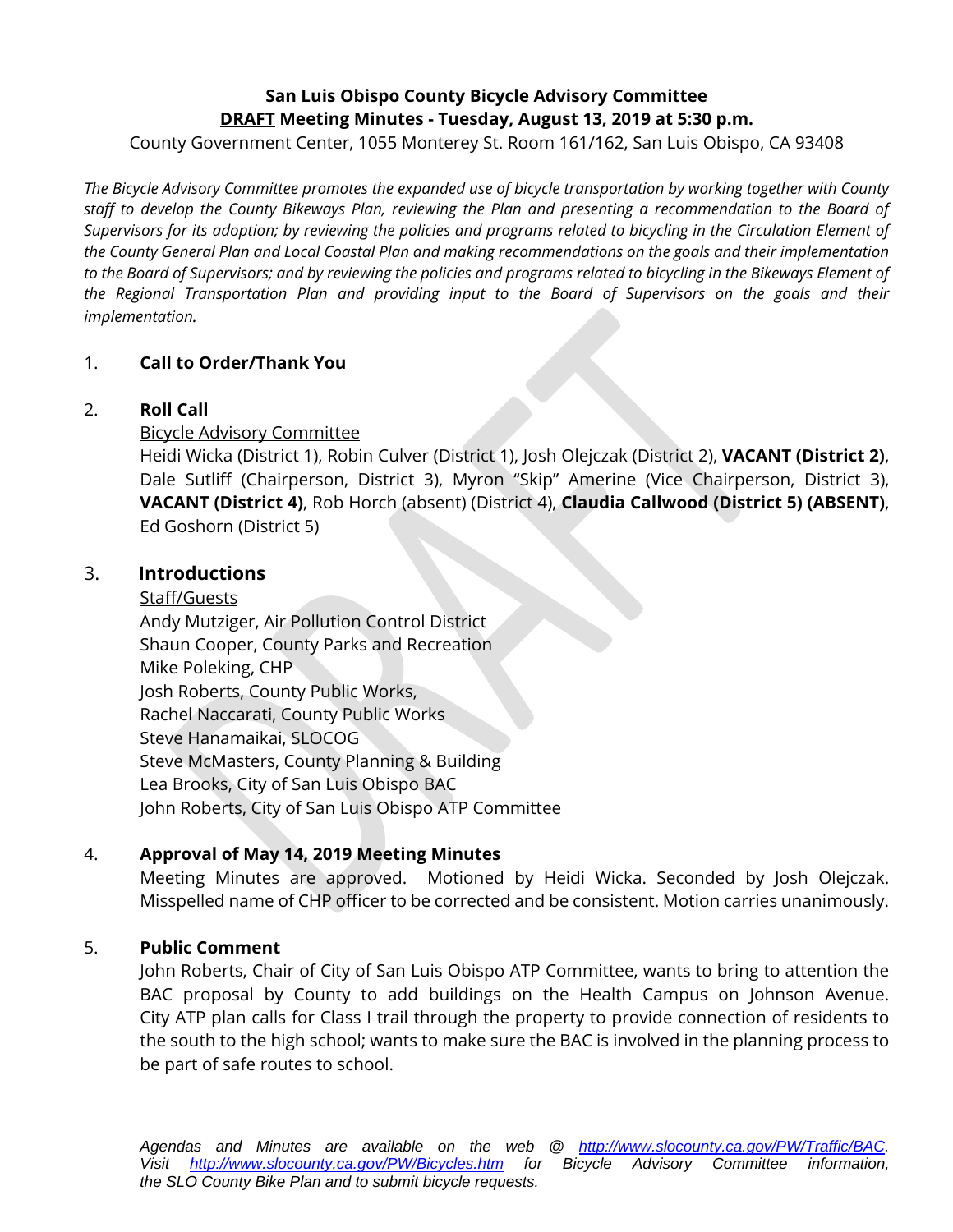Lea Brooks reiterates the need to look at this proposed pathway; that it is best to be involved early; and that this provides tremendous connection would provide a great incentive to bike to school.

Dale Sutliff mentions that this may be referred to at the February meeting, but we need to determine where it is in the planning process and when it would be best for the Committee to comment. Skip Amerine indicates this is a good City/County project that should be worked on cooperatively. Josh notes this still may be too early to define the path at this point; it will go before BAC when there is a true proposal or application request to review.

Josh Roberts reads an email comment received from North County resident Ward Ginger regarding bikes riding tandem on backcountry roads with double yellow lines. Bikes riding two abreast should not occur on winding roads with double yellow lines. Input from group: this is a CHP enforcement issue; riding two abreast is wrong. CHP has not cited in the past. CVC 21202.

Josh Olejczak notes damaged to a Class II bike lane sign.

#### 6. **Presentation – Bob Jones Bikeway**

Shaun Cooper, of County Parks and Recreation, presents a review of the 30% plans for the Bob Jones Bikeway section from Octagon Barn to Ontario Road Park and Ride lot; looking to set path to determine the right of way acquisition requirements. Rachel Naccarati of County Public Works overseeing Wallace group in the plan preparation.

Shaun describes the route from south to north; noting Caltrans constraints. Cattle easement along the east side of Route 101. Route through land conservancy parcels. Skip Amerine asks if the trail will be benched into a freeway slope raise out of the floodplain or placed at the lowest point. Rachel Naccarati notes it would be the lowest point. Josh Olejczak asks if the cattle easement would be a senior right if the trail placed there; with CHP responding.

Discussion on other site constraints involving gas lines along the length of the project. Shaun Cooper notes land conservancy has 2/3rds the properties involved and that they are on board with this effort. Project status to date has been completing a topographic survey for most of the work area and developing a specific alignment. It would have an undercrossing structure for San Luis Bay Drive to eliminate conflict. Looking to get final horizontal alignment before making more vertical layout precise.

Skip Amenine inquires about maintenance and emergency response vehicle requirements to access the path. This will be looked at. Also, inquiries about curves conforming to Highway Design Manual (HDM) Chapter 1000 requirements. Rachel Naccarati notes these are conforming to the HDM. Josh Olejczak indicates 15 mph minimum design speed. Shaun Cooper notes must follow HDM standards for the ATP application.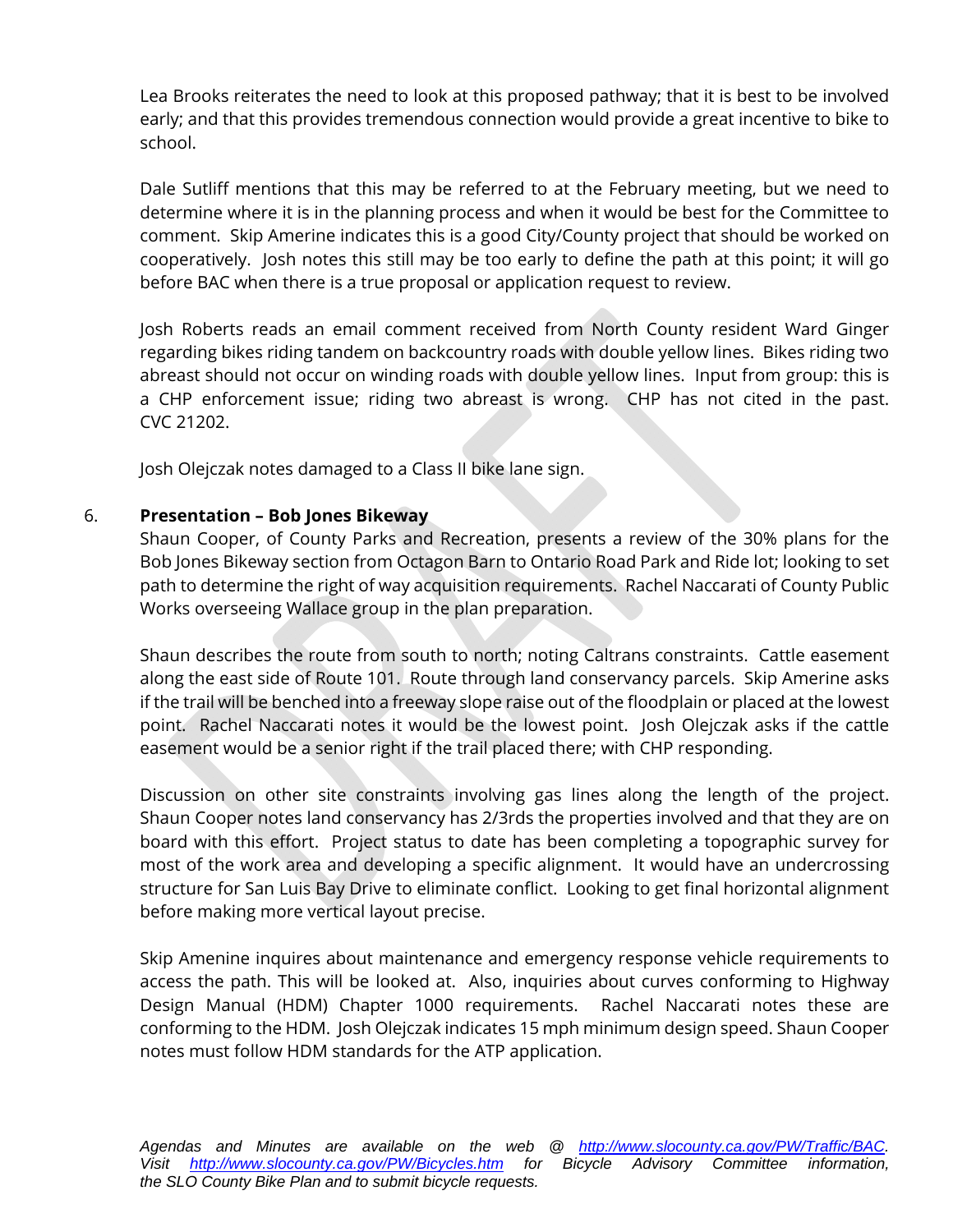North of San Luis Bay Drive will travel through the existing apple orchards. Shaun notes that the flooding condition will remain, and that we will not elevate the pathway due to impacts to the floodplain. The trail will be closed for times when inundated. Near Barron Canyon Road/Monte Road, first bridge crossing creek is being analyzed. If the funding comes in phases, the project may place a turnaround at this location. Phase in from south to north. Complete to near the Barron Canyon entrance since the right of way acquisition would be straight forward.

North of Barron Canyon entrance, currently looking at hydraulic impacts to the creek and Route 101 as the creek channel narrows. At Cloverridge, Shaun Cooper notes the need to change the layout from the EIR to place a Class I trail separate from the roadway, along the west side of Cloverridge Road. Go underneath the intersection of Cloverridge Road (a southbound Route 101 off-ramp) with a large box culvert to run trail into alignment along the creek and South Higuera Street. At South Higuera Street, Skip Amerine questions the need to widen the existing bridge and impact to trail layout and parallel bikeway bridge. That analysis is deferred. Dale Sutliff raises the concern about the alignment of the curve south of the existing bridge on South Higuera Street and the need for County and Caltrans to look at realignment in the future. Heidi Wicka asks about how cyclists can get off the trail onto the roadway; to take the road if the trail is flooded. Rachel Naccarati notes the ability to get onto Cloverridge Road. Along South Higuera Street, Buckley Road will come into a signalized intersection; likely end of 2020. Shaun Cooper notes this is the Avila Ranch project. They will be constructing retaining walls near the Octagon Barn which will be placed back of proposed Class I trail. Skip Amerine discusses operation of the traffic signal and how the Class I trail needs to come into the signal to operate as part of the intersection phase.

Shaun Cooper notes that SLOCOG has recently granted an additional \$350,000 in regional funding to advance the project design to 100%, to be competitive for the next round of ATP funding.

Robin Culver inquires about Route 101 crossing, is there much work there? Shaun Cooper notes this is roughly at existing grade of creek through here to go under bridge. Josh Olejczak asks about means to control flooding through the area between Route 101 and San Luis Bay Drive. That there is a mitigation site adjacent that could alleviate flooding. Or that there could be some connection into this mitigation site.

### 7. **Committee/Staff Reports**

- I. CHP Public Information Officer (Mike Poleking):
	- Addresses cyclist riding two abreast and not to the far edge of the lane. Reviews photos of conditions with the committee.
	- We are all users of the road and responsible for use/interaction along the roadway. Three-foot rule came into effect and so assignment of blame can be determined. Still working on how this is enforced. Drivers must proceed with safety on crossing double yellow lines to get around cyclists.

*Agendas and Minutes are available on the web @ http://www.slocounty.ca.gov/PW/Traffic/BAC. Visit http://www.slocounty.ca.gov/PW/Bicycles.htm for Bicycle Advisory Committee information, the SLO County Bike Plan and to submit bicycle requests.*  There have been 14 bike related collisions this year; half bike responsibility and half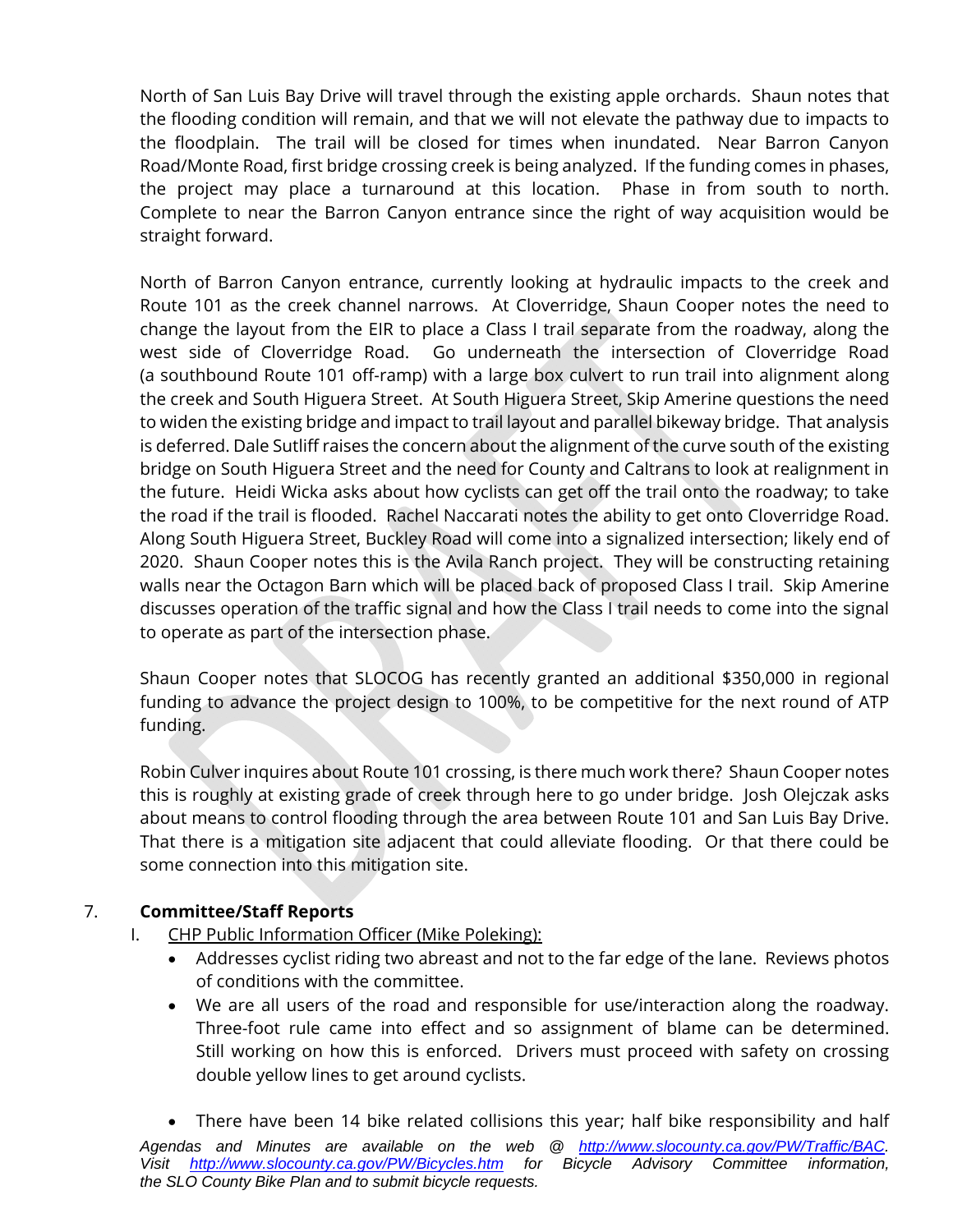driver at fault. No fatalities this year.

- Provides tips for cyclists and motorists to educate on use and "Sharing the Road". Being predictable is key for cyclists.
- Dale Sutliff notes that Bike SLO County does a great job in school bicycle riding rules/education; best program for addressing. Josh Olejczek requests CHP oversight of group training for consistency. Skip Amerine notes the cyclist needs to police themselves, specifically clubs.
- Andy Mutziger questions the application of the three-foot rule. Officer Poleking reviews the Code indicating the driver must slow when encountering the cyclist and shall overtake only when safe; must conform to other elements of the CVC so cannot cross double yellow line for overtaking. The officer has discretion on citation but does figure into collision causation.

### II. County Public Works (Josh Roberts):

- Notes the need to clean up Johnson Ranch entrance with the City of San Luis Obispo; defer to item on agenda.
- Responds to Price Canyon Road shoulder condition; will be looking at pavement cracking.
- Discusses closure of River Road to all traffic at the bridges. Caltrans has done inspection of bridges and are not structurally adequate. Working on repairs once we have final assessment from Caltrans. Heidi Wicka notes that Caltrans has already closed bike access along Route 101 due to Route 101 rehabilitation project in San Miguel. Closing River Road will force cyclists that much further east out of their path of travel. Public Works working to reopen it at earliest opportunity.

#### III. BAC Chairperson Report (Dale Sutliff):

 Notes there has been only two referrals filed from Planning Department; one being on Rocky Canyon Road (Quarry operations). Dale submitted comments and clarified haul route; path is on Halcon Road unless Halcon Road is washed out/closed. Steve McMasters clarifies. The second referral was the Caltrans Old Creek bridge on Route 1. Northbound is being replaced. BAC had commented on southbound and now commenting on northbound bridge. Both the Old Creek and Toro Creek bridge (northbound only) should be replaced in the next two years; important since it is unknown when the Morro Bay-Cayucos connector would be constructed.

#### IV. Air Pollution Control District (Andy Mutziger):

*the SLO County Bike Plan and to submit bicycle requests.* 

- Project on Santa Margarita Ranch will increase truck traffic out onto the ranch (Route 58/Pozo Road).
- Chandler Ranch and Olsen Ranch in the City of Paso Robles under review for development. The time is now for comment submittal for future residential development.

*Agendas and Minutes are available on the web @ http://www.slocounty.ca.gov/PW/Traffic/BAC. Visit http://www.slocounty.ca.gov/PW/Bicycles.htm for Bicycle Advisory Committee information,*  APCD program for commute reduction; proposed 50 cents a day payment for alternative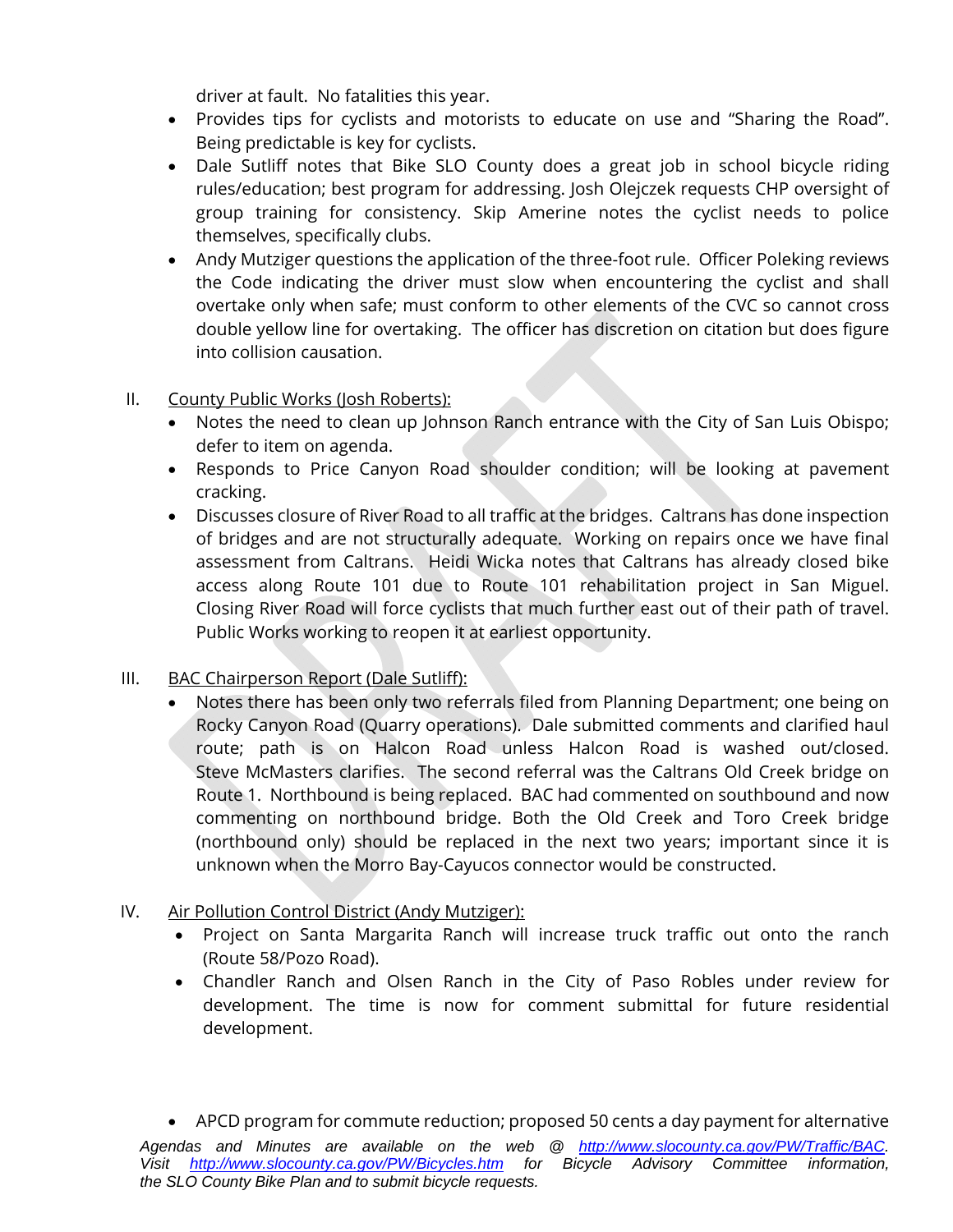commute but looking to increase to \$5 per day. Look at bringing back APCD in future to use as a model for incentive program for employers. Mindbody is already embarking on a \$5 per day payment for alternative commute. Skip Amerine notes employers need to provide the facilities/showers to promote increase use of biking as an alternative. Josh Olejczek asks about approaching RV parks/campsites about creating alternative transportation systems.

- V. County Parks and Recreation (Shaun Cooper):
	- Public Works moving forward with alternative route along west side of railroad for Templeton-Atascadero Connector; have funding for construction from ATP. SLOCOG provided \$250,000 of additional project development funding to repackage new alignment. Would be looking to extend the project schedule via the California Transportation Commission. Rescope was necessary due to on-going railroad crossing which kept increasing in cost due to shoofly construction. Railroad would not allow a public at-grade crossing at this location. Community Service District has a private crossing.
	- Morro Bay-Cayucos Connector; working on Land Conservancy acquisition issues and will be looking for potential ATP grant in next cycle.
- VI. SLOCOG (Steve Hanamaikai)
	- Adopting the Regional Transportation Plan; received comments from BAC. Looking how to designate funds for regional projects. Will be having discussion on near-term programming at October SLOCOG meeting for final adoption at the December SLOCOG meeting.
	- Reviews funding for Atascadero-Templeton trail (\$250,000) and Bob Jones (\$350,000) for continued project development to full construction contract documents.
	- Notes SLOCOG has funding for wayfinding sign development and bike counts through regional ATP funding pot.
	- Has program for safe routes to school; \$450,000 available and would have competition for projects. These projects vary in size.
	- Regional Safety funding program available for studies to determine safety needs and solutions.
	- SLOCOG bike counts; working through data from May. Looking second week in September for additional counts; have five deployed counters. Added new one on south side of Route 101 from Pismo Beach to Five Cities Drive path. Skip Amerine notes high numbers on Bob Jones. Andy Mutziger notes APCD does the bike counts on bike to work days; has intern which gathers the counts with Bike SLO County.
	- Regional ATP plan being developed; look at gap analysis. Perhaps use for prioritizing funding.
	- Working on sign inventory for the Pacific Coast Bike Route; see what is missing and determine what segments of the route to sign. Possibly develop a sign account to draw from for establishment/maintenance. Skip Amerine notes US Bike Route 95 signage falls; will be subject to future fund availability. SLOCOG does not own the right of way so would work through others.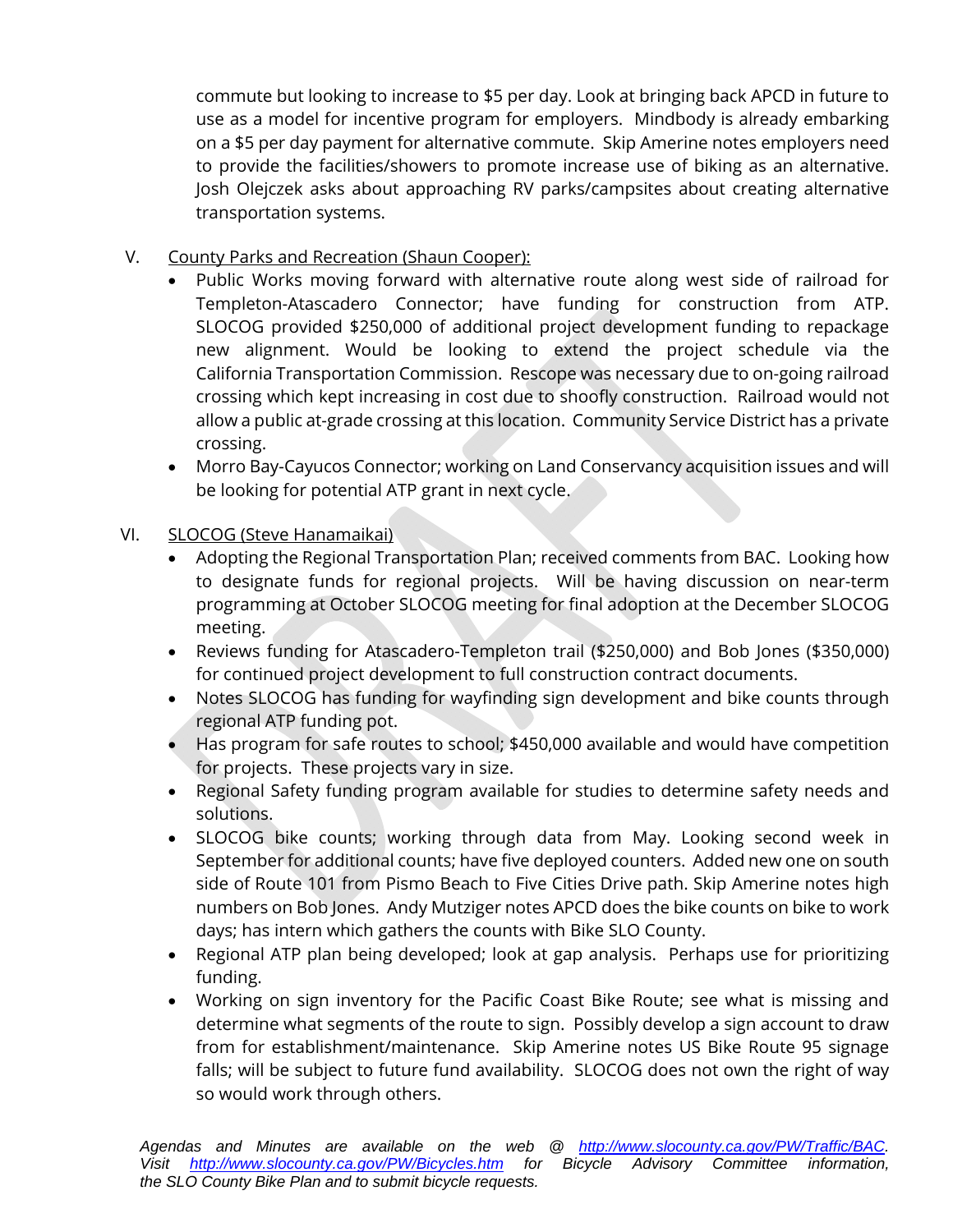- Dale Sutliff raises issue about use of e-bikes; may need SLOCOG to start tracking usage differently than bicycling. We may need to look at trail use/rules over time. May extend demographic groups for cycling.
- VII. County Planning and Building (Steve McMasters):
	- The Santa Margarita Ranch AG Cluster tract map was approved back in 2006(?). Required trail/path between 100 lot tracts along Route 58 north of Pozo Road and the town of Santa Margarita; will see what is being proposed. Would HOA maintain? What standard will they be using? Dale Sutliff notes Caltrans working to replace bridge on Route 58 at Trout Creek and add shoulders with future paving contract. Trail would be from crest of hill into J Street. Not something that may be submitted to BAC (since it is internal to tract boundary).

### VIII. Caltrans

No Report

# 8. **BAC Business & Discussion**

A. USBR 95 Route – Final Designation

Dale Sutliff provides overview of discussion. City of San Luis Obispo has acted on a route through the city that allows the County to then act. Skip Amerine notes that national bike routes provide a way for more recognition of the City of San Luis Obispo by going through town instead of skirting town via Los Osos Valley Road. BAC had already preliminary decided to match the city route; would have route along Foothill Road into the city of San Luis Obispo. Alternative is to provide route down Route 1 to San Luis Obispo. Looking for letter of support from BAC chair to have Board of Supervisors proceed with resolution for route adoption/submittal to Caltrans.

## **Action: Direct Chair to send letter of support of Option B for selected route to Board of Supervisors. Skip Amerine moves. Robin Culver seconds. Motion carries unanimously.**

# B. Ontario Road at Johnson Ranch Entrance

Dale Sutliff covers overview of conditions existing at the entrance. City of San Luis Obispo has built new on-site parking (which looks like corral). But need to look at providing for users and safety in the entrance area. Need City/County partnering to be safe and well maintained. Staff recommendation is to seek formal encroachment permit to get developed driveway. Josh Roberts notes need to formalize driveway action. Dale Sutliff also notes need for bike parking at this location. Skip Amerine notes the City has bike parking requirements that should be checked and applied to this open space facility.

Vehicle conflicts exist on pull out and U-turns on the road to cyclist. Need to have organization of street parking and egress/ingress into new lot.

## **Action: Support Staff Recommendation to seek driveway encroachment permit from City of San Luis Obispo. Josh Olejczek moves. Robin Culver seconds. Motion carries unanimously.**

*Agendas and Minutes are available on the web @ http://www.slocounty.ca.gov/PW/Traffic/BAC. Visit http://www.slocounty.ca.gov/PW/Bicycles.htm for Bicycle Advisory Committee information, the SLO County Bike Plan and to submit bicycle requests.*